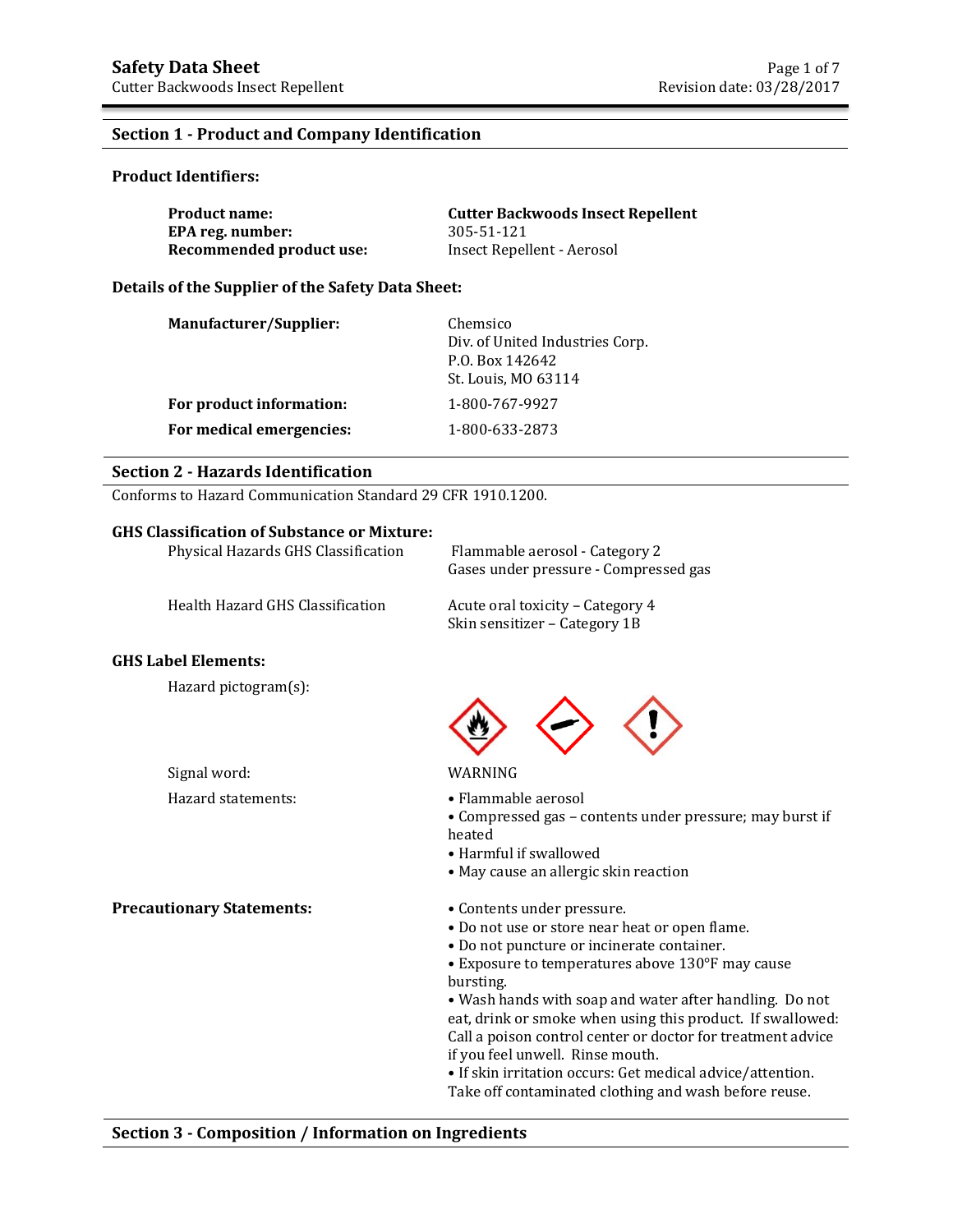| <b>Chemical Name</b>           | CAS#     | <b>Weight Percent</b> |
|--------------------------------|----------|-----------------------|
| DEET (N,N-Diethyl-m-toluamide) | 134-62-3 | 25.00%                |
| Ethanol                        | 64-17-5  | 23.00%                |
| Isobutane                      | 75-28-5  | 8.00%                 |

Note: Ingredients not identified are proprietary or non-hazardous. Values are not product specifications.

#### **Section 4 - First Aid Measures**

| Eye contact:              | No special requirements                                                                                                                                                                                                                                            |
|---------------------------|--------------------------------------------------------------------------------------------------------------------------------------------------------------------------------------------------------------------------------------------------------------------|
| Skin contact:             | After returning indoors, wash treated skin with soap and<br>water. Discontinue use if irritation or rash occurs.                                                                                                                                                   |
| Inhalation:               | No special requirements                                                                                                                                                                                                                                            |
| Ingestion:                | Call a poison control center or doctor immediately for<br>treatment advice. Have person sip if able to swallow. Do<br>not induce vomiting unless told to do so by a poison<br>control center or doctor. Do not give anything by mouth to<br>an unconscious person. |
| <b>Note to Physician:</b> | Probable mucosal damage may contraindicate the use of<br>gastric lavage.                                                                                                                                                                                           |
| General advice:           | If you feel unwell, seek medical advice (show the label<br>where possible). Ensure that medical personnel are aware<br>of the material(s) involved, and take precautions to protect<br>themselves. Keep out of reach of children.                                  |

# **Section 5 - Fire Fighting Measures**

| <b>Flammable properties:</b>                   | Pressurized aerosol container                                                                      |
|------------------------------------------------|----------------------------------------------------------------------------------------------------|
| <b>NFPA</b> classification:                    | NFPA level 1 aerosol                                                                               |
| Suitable extinguishing media:                  | Water fog, foam, $CO2$ , dry chemical                                                              |
| Unsuitable extinguishing media:                | Not available                                                                                      |
| Specific hazards arising from the<br>chemical: | Contents under pressure – container may burst in heat of<br>fire.                                  |
| Protective equipment for firefighters:         | Firefighters should wear full protective clothing including<br>self-contained breathing apparatus. |
| <b>Hazardous combustion products:</b>          | None known                                                                                         |
| <b>Explosion data:</b>                         | Not available                                                                                      |
| Sensitivity to static discharge:               | Not available                                                                                      |
| <b>Personal precautions:</b>                   | Keep unnecessary personnel away. Do not touch or walk<br>through spilled material.                 |

# **Section 6 - Accidental Release Measures**

**Personnel precautions:** Remove all sources of ignition. Wear personnel protective equipment as recommended in Section 8. Wash thoroughly after handling.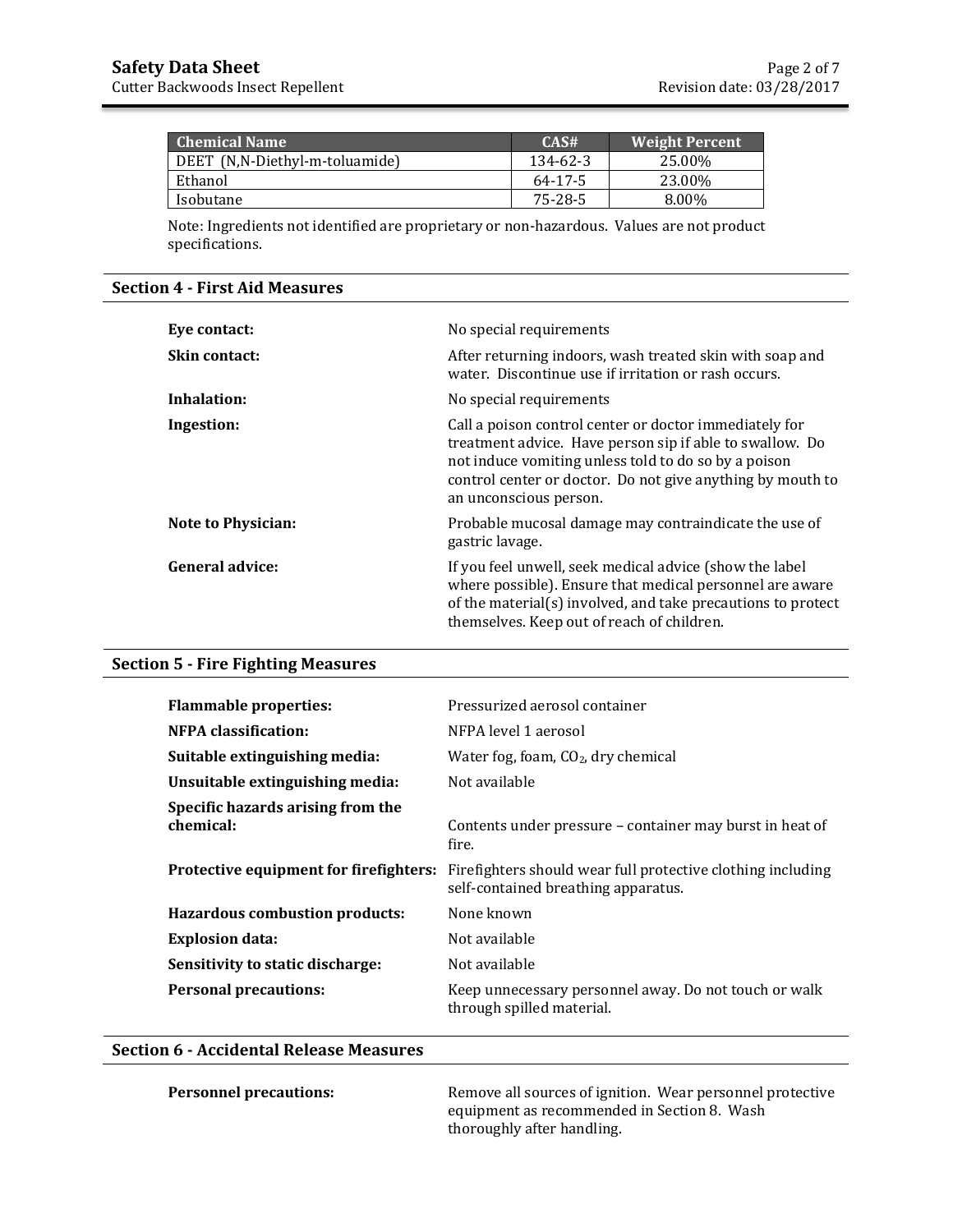| For emergency responders:                   | If specialized clothing is required to deal with the spillage,<br>take note of any information in Section 8 on suitable and<br>unsuitable materials.                                                                                                                                                                                                                                                                                                    |
|---------------------------------------------|---------------------------------------------------------------------------------------------------------------------------------------------------------------------------------------------------------------------------------------------------------------------------------------------------------------------------------------------------------------------------------------------------------------------------------------------------------|
| <b>Environmental precautions:</b>           | Avoid dispersal of spilled material and runoff and contact<br>with soil, waterways, drains and sewers.                                                                                                                                                                                                                                                                                                                                                  |
| Methods for containment and<br>cleaning up: | Stop leak if without risk. Move containers from spill area.<br>Before attempting clean up, refer to hazard data given<br>above. Small spills may be absorbed with earth, sand or<br>absorbent material swept up and placed in suitable,<br>covered, and labeled containers. Prevent large spills from<br>entering sewers or waterways. Contact emergency<br>services and supplier for advice. Never return spills in<br>original containers for re-use. |

# **Section 7 - Handling and Storage**

| <b>Precautions for safe handling:</b> | Put on appropriate personal protective equipment as<br>recommended in Section 8. Pressurized container: protect<br>from sunlight and do not expose to temperatures<br>exceeding 50°C (122°F). Do not pierce or burn, even after<br>use. Do not ingest. Avoid contact with skin, eyes and<br>clothing. Avoid breathing vapor or mist. Use only with<br>adequate ventilation. Store and use away from heat,<br>sparks, open flame or any other ignition source. Use<br>explosion-proof electrical equipment. Use only non-<br>sparking tools. Empty containers retain product residue<br>and can be hazardous. |
|---------------------------------------|--------------------------------------------------------------------------------------------------------------------------------------------------------------------------------------------------------------------------------------------------------------------------------------------------------------------------------------------------------------------------------------------------------------------------------------------------------------------------------------------------------------------------------------------------------------------------------------------------------------|
| Storage:                              | Store in a cool, dry area away from open flame. Do not<br>store above $50^{\circ}$ C (122 $^{\circ}$ F).                                                                                                                                                                                                                                                                                                                                                                                                                                                                                                     |

# **Section 8 - Exposure Controls / Personal Protection**

## **Exposure guidelines:**

| <b>Components with Occupational Exposure Limits</b> |                 |                                                           |      |          |        |          |                 |
|-----------------------------------------------------|-----------------|-----------------------------------------------------------|------|----------|--------|----------|-----------------|
|                                                     |                 | <b>Exposure Limits</b>                                    |      |          |        |          |                 |
|                                                     |                 | <b>ACGIH TLV</b><br><b>SupplierOEL</b><br><b>OSHA PEL</b> |      |          |        |          |                 |
| <b>Chemical name</b>                                | $mg/m^3$<br>ppm |                                                           | ppm  | $mg/m^3$ | ppm    | $mg/m^3$ |                 |
| <b>DEET</b>                                         | TWA             |                                                           | None |          | None   |          | None            |
| Ethanol                                             | TWA             | 1000                                                      | 1900 | 1000     | ------ | 1000     | 1900            |
| Isobutane                                           | TWA             | Not established                                           |      | 1000     | ------ |          | Not established |

**Engineering controls: General ventilation normally adequate.** 

### **Personal protective equipment:**

**Skin and body protection:** 

**Respiratory protection:** None required

**Eye/Face protection:** During application, prevent entry into eyes. Wear safety glasses with side shields if using in large applications.

**General hygiene considerations:** Handle in accordance with good industrial hygiene and safety practices. When using, do not eat or drink. Wash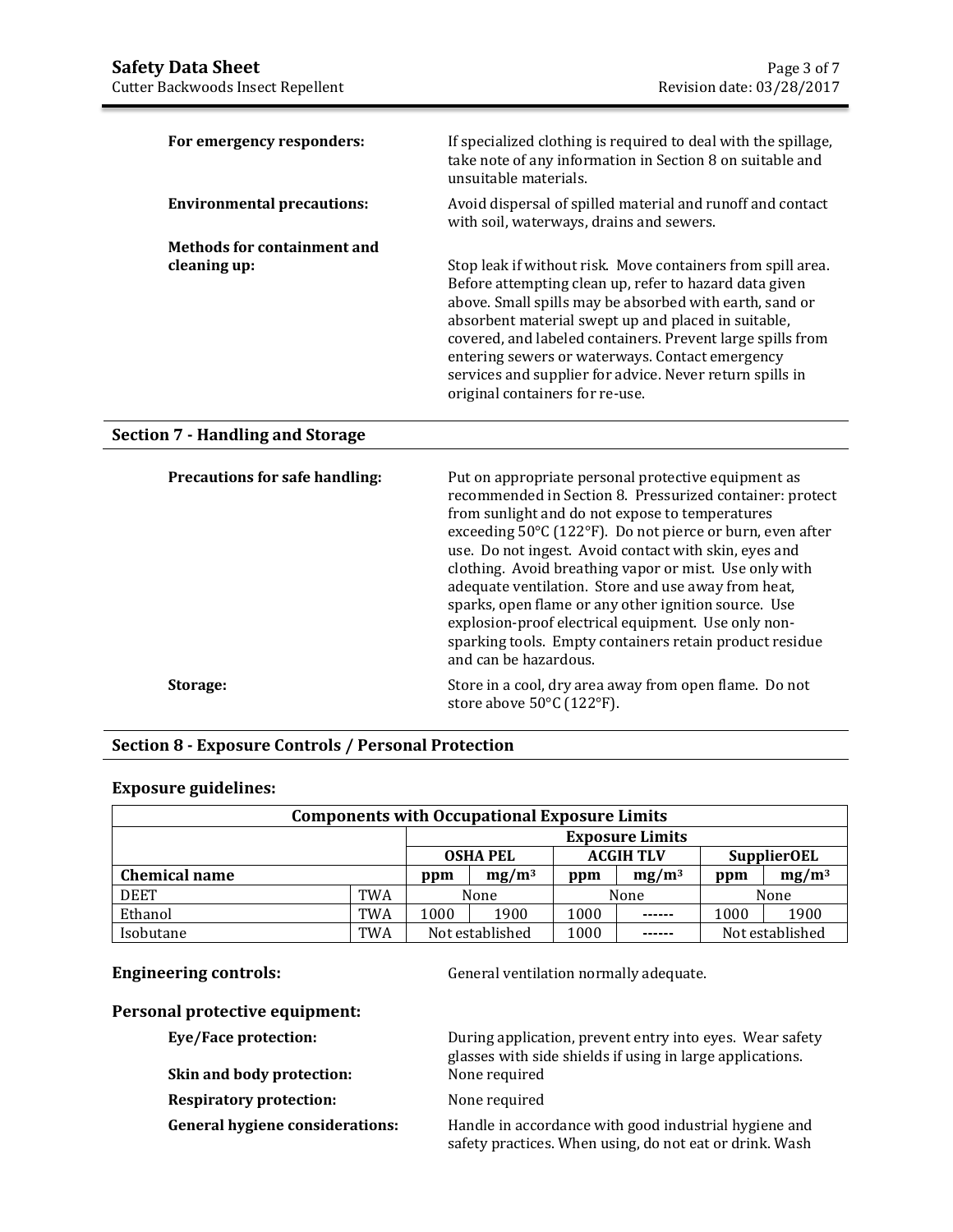hands before breaks and immediately after handling the product.

# **Section 9 - Physical & Chemical Properties**

| Appearance:                       | Clear                  |
|-----------------------------------|------------------------|
| Color:                            | Light yellow           |
| <b>Physical state:</b>            | Pressurized liquid     |
| Odor:                             | Ethanol and DEET       |
| Odor threshold:                   | No data available      |
| pH:                               | 8.8 (liquid portion)   |
| <b>Melting point:</b>             | No data available      |
| <b>Freezing point:</b>            | No data available      |
| <b>Boiling point:</b>             | No data available      |
| <b>Flash point:</b>               | 85°F (liquid portion)  |
| <b>Flame Extension</b>            | $6 - 12"$              |
| Flammability limits in air,       |                        |
| lower, % by volume:               | No data available      |
| Flammability limits in air,       |                        |
| upper, % by volume:               | No data available      |
| Vapor pressure:                   | No data available      |
| Vapor density:                    | No data available      |
| Relative density @ 20°C:          | 0.955 (liquid portion) |
| <b>Octanol/water coefficient:</b> | No data available      |
| Auto-ignition temperature:        | No data available      |
| <b>Decomposition temperature:</b> | No data available      |
| Solubility:                       | Miscible in water      |
| <b>Evaporation rate:</b>          | No data available      |
| % Volatile organic compounds:     | 31.2                   |

# **Section 10 - Chemical Stability & Reactivity Information**

# **Reactivity**

|              | <b>Conditions to avoid:</b>                                                            | Do not mix with other chemicals.                       |
|--------------|----------------------------------------------------------------------------------------|--------------------------------------------------------|
|              | Incompatible materials:                                                                | Avoid strong oxidizers.                                |
| <b>Other</b> | <b>Chemical stability</b><br><b>Product stability:</b>                                 | Stable under recommended storage conditions.           |
|              | <b>Hazardous decomposition products:</b><br><b>Possibility of hazardous reactions:</b> | None known<br>Hazardous polymerization does not occur. |

# **Section 11 - Toxicological Information**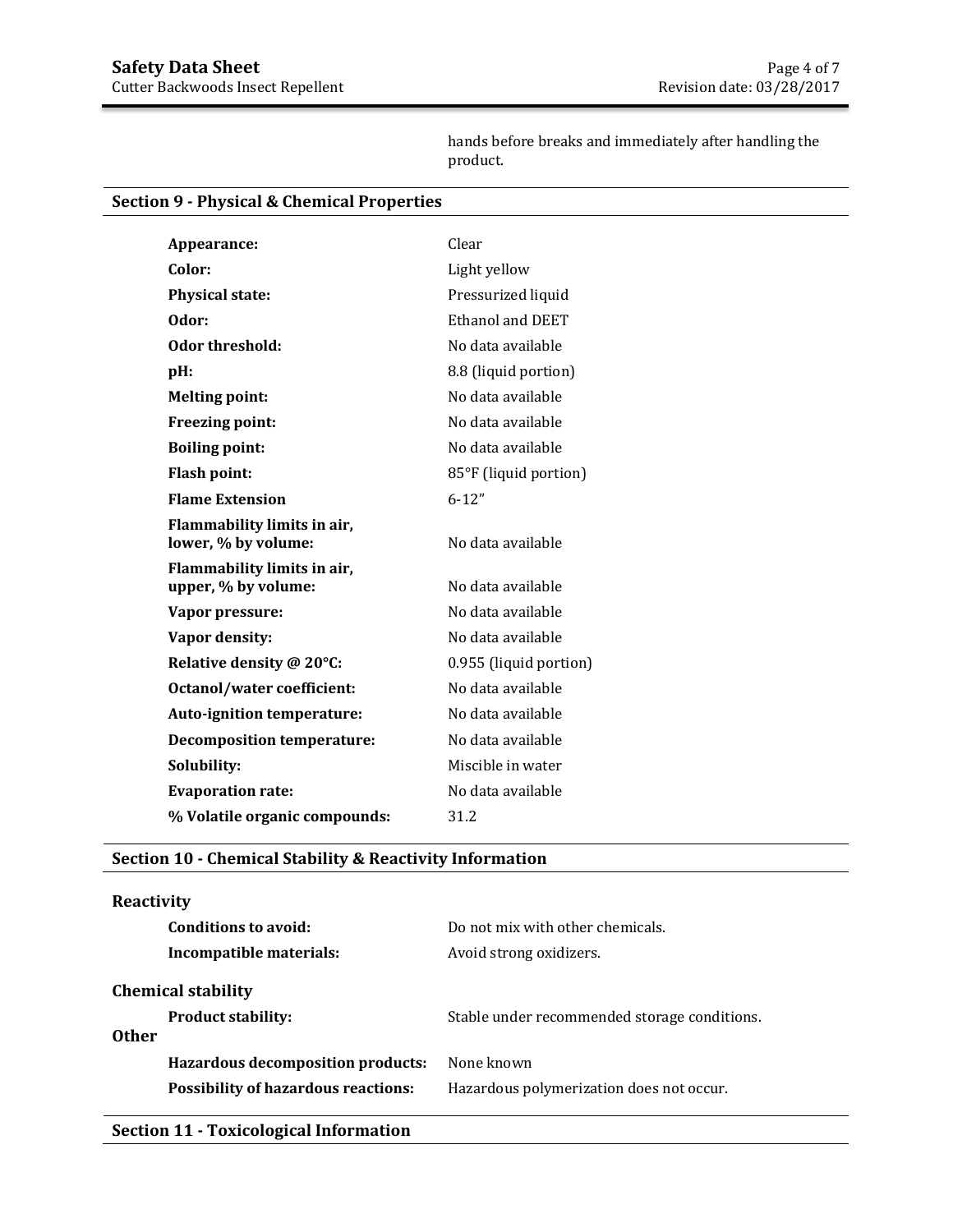| <b>Primary eye irritation:</b>    | Non-irritating (EPA tox. category IV)                  |
|-----------------------------------|--------------------------------------------------------|
| <b>Primary skin irritation:</b>   | Non-irritating (EPA tox. category IV)                  |
| Acute dermal:                     | $LD_{50}$ > 5000 mg/kg (EPA tox. category IV)          |
| Acute inhalation:                 | $LC_{50}$ > 2 mg/L (EPA tox. category IV)              |
| Acute oral:                       | $LD_{50}$ > 2000 mg/kg (EPA tox. category III)         |
| Sensitization:                    | May cause an allergic reaction after repeated contact. |
| Chronic effects/ Carcinogenicity: | No data available                                      |
| <b>Mutagenicity:</b>              | No data available                                      |
| <b>Reproductive effects:</b>      | No data available                                      |
| Teratogenicity:                   | No data available                                      |
| Ecotoxicity:                      | No data available                                      |

# **Section 12 - Ecological Information**

| No data available |
|-------------------|
| None              |
| No data available |
| No data available |
| No data available |
| No data available |
| No data available |
|                   |

## **Section 13 - Disposal Considerations**

| Waste codes:                  | Not available                                          |
|-------------------------------|--------------------------------------------------------|
| <b>Disposal instructions:</b> | Dispose in accordance with all applicable regulations. |
| Waste from residues / unused  |                                                        |
| products:                     | Not available                                          |
| Contaminated packaging:       | Not available                                          |

## **Section 14 - Transportation Information**

| U.S. Department of Transportation |                                                     |
|-----------------------------------|-----------------------------------------------------|
| (DOT):                            | UN-1950, Aerosols, Flammable, 2.1, Limited Quantity |
| IATA:                             | UN-1950. Aerosols. 2.1                              |
| IMDG:                             | UN-1950, Aerosols, Flammable, 2, Limited Quantity   |

# **Section 15 - Regulatory Information**

**29 CFR 1910.1200 hazardous chemical Occupational Safety and Health Administration (OSHA):** No **CERCLA (Superfund) reportable quantity:** Not available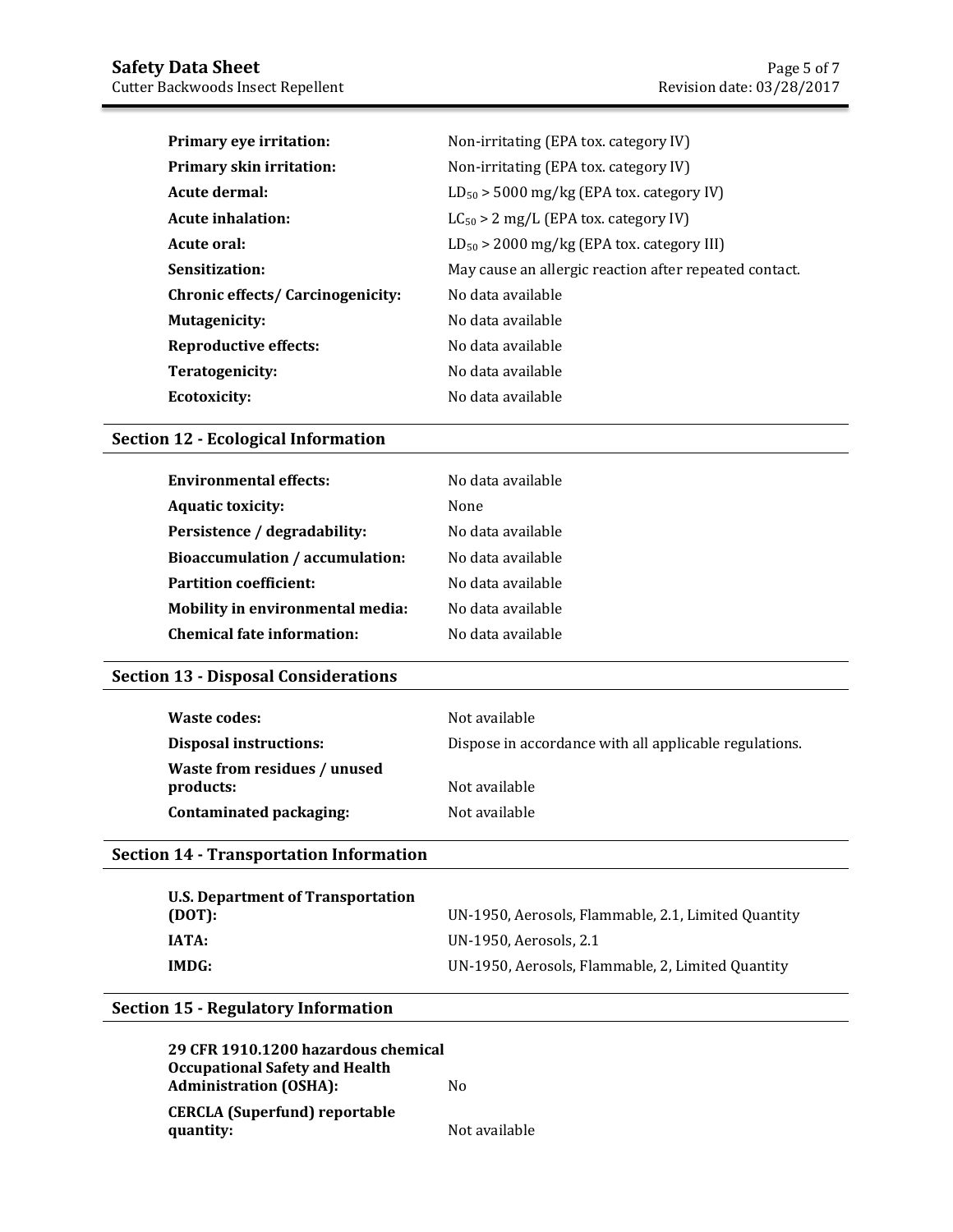### **Hazard categories**

#### **Superfund Amendments and Reauthorization Act of 1986 (SARA):**

| Immediate Hazard                | No             |
|---------------------------------|----------------|
| Delayed Hazard                  | No             |
| Fire Hazard                     | No             |
| Pressure Hazard                 | Nο             |
| Reactivity Hazard               | N <sub>0</sub> |
| Section 302 extremely hazardous |                |
| Substance:                      | No             |
| Section 311 hazardous chemical: | No             |
| Clean Air Act (CAA):            | Not available  |
| <b>Clean Water Act (CWA):</b>   | Not available  |
|                                 |                |

**State regulations:**

**FIFRA labeling:** This chemical is a pesticide product registered by the Environmental Protection Agency and is subject to certain labeling requirements under federal pesticide law. These requirements differ from the classification criteria and hazard information required for safety data sheets, and for workplace non-pesticide chemicals. Following is the hazard information as required on the pesticide label:

**Signal word:** CAUTION

**Precautionary** 

**statements:** Harmful if swallowed. Use of this product may cause skin reactions in rare cases. Wash treated clothing before wearing it again. Wash hands before eating, drinking, chewing gum, using tobacco or using the toilet.

> FLAMMABLE. Contents under pressure. Do not use or store near heat or open flame. Do not puncture or incinerate container. Exposure to temperatures above 130°F may cause bursting.

**Notification status:** All ingredients of this product are listed or are excluded from listing on the U.S. Toxic Substances Control Act (TSCA) Chemical Substance Inventory.

**California Prop. 65:** This product does not contain any chemicals known to the state of California to cause cancer, birth defects or any other reproductive harm.

**Disclaimer:** Information contained herein was obtained from sources considered technically accurate and reliable. While every effort has been made to ensure full disclosure of product hazards, in some cases data is not available and is so stated. Since conditions of actual product use are beyond control of the supplier, it is assumed that users of this material have been fully trained according to the requirements of all applicable legislation and regulatory instruments. No warranty, expressed or implied, is made and supplier will not be liable for any losses, injuries or consequential damages which may result from the use of or reliance on any information contained in this document.

#### **Section 16 - Other Information**

| <b>HMIS</b> ratings: | Flammability 2 Physical Hazard 1<br>Health Hazard 1                                |
|----------------------|------------------------------------------------------------------------------------|
| Item number $(s)$ :  | HG-26283; HG-36283; HG-96280; HG-96281; HG-96282; HG-<br>96283: HG-96482: HG-96611 |
| Formula number(s):   | 21-1323                                                                            |
| <b>Issue date:</b>   | 2/17/2016                                                                          |